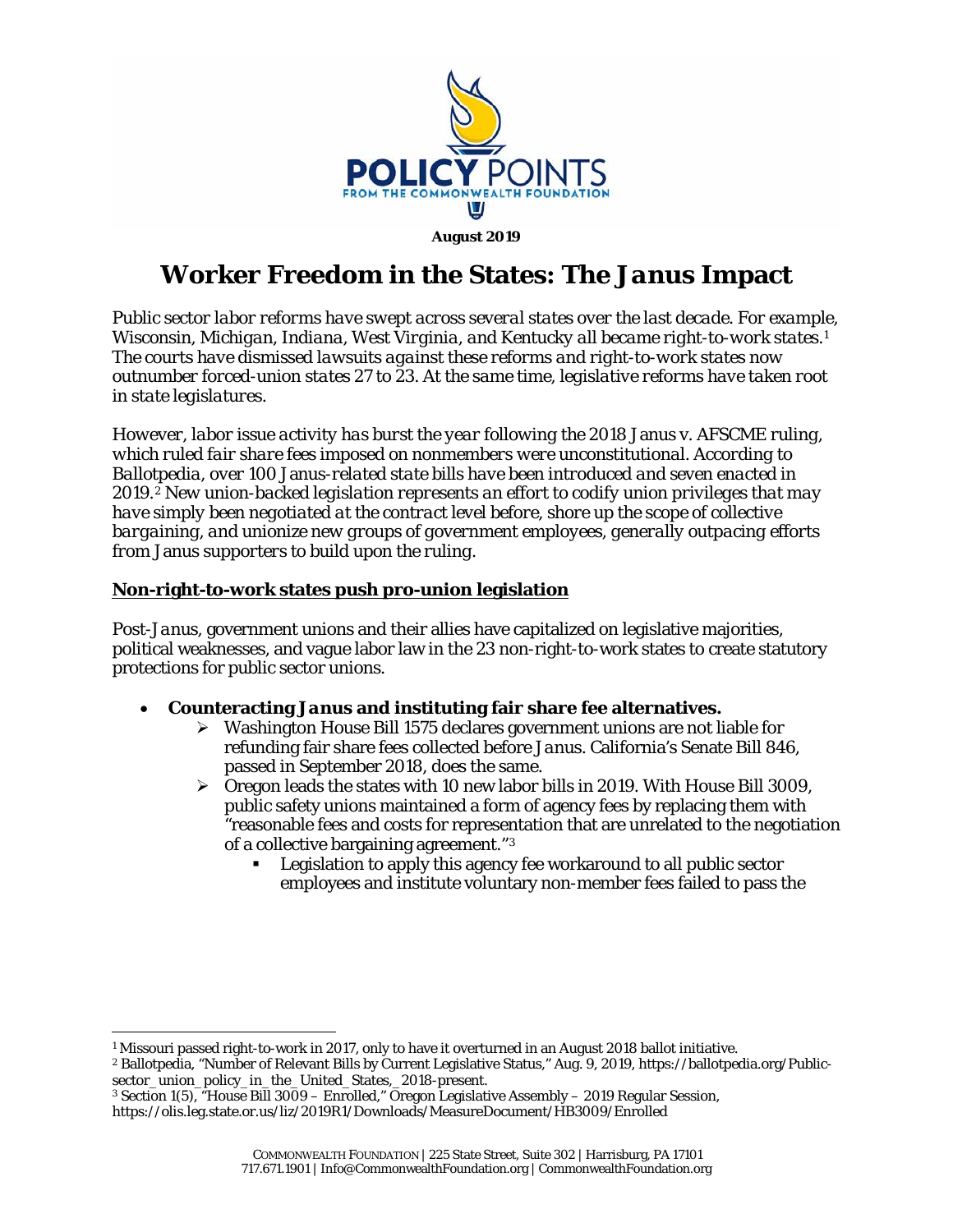2019 session,[4](#page-1-0) as did New Hampshire's Senate Bill 18 proposing voluntary union payments<sup>[5](#page-1-1)</sup> and a Massachusetts bill for work-around fees. <sup>[6](#page-1-2)</sup>

 $\triangleright$  Rhode Island passed a more measured law permitting unions to levy fees on public school teachers and municipal workers who, as non-members, request arbitration and/or grievance services.[7](#page-1-3)

### • **Expanding union privileges.**

- $\triangleright$  Union "release time" gives union officials paid time off to conduct union business during the work day without loss of compensation, seniority, or leave accrual.
- $\triangleright$  While sometimes negotiated into contracts, the Oregon legislature passed House Bill 2016 codifying "release time" in statute.[8](#page-1-4)
- $\triangleright$  California previously granted to local and state union representatives release time. With the passage of Senate Bill 1085 in 2018, most government employees can now "serve as stewards or officers of the exclusive representative."
	- Meanwhile a Florida bill to *prohibit* release time failed in committee.[9](#page-1-5)
- $\triangleright$  In 2019, Illinois<sup>[10](#page-1-6)</sup> and New Mexico<sup>[11](#page-1-7)</sup> banned local right-to-work provisions for private sector workers.

### • **Easing unionization.**

- $\triangleright$  Though unions enjoy access to public employee information, new legislation attempts to disclose private employee information as well, such as cell phone numbers and personal e-mail addresses.
	- Oregon's HB 2016 requires government employers to disclose to unions employees' private information.
	- On Aug. 2, Massachusetts Gov. Charlie Baker vetoed an omnibus government union bill, H3854, citing concerns over union access to private employee details. (The bill would also allow unions to charge non-members fees for grievance proceedings.)<sup>[12](#page-1-8)</sup> A veto override is possible in the legislature's next session.
- In Pennsylvania, labor leaders have twice attempted to institute "card check" legislation, which replaces a secret ballot unionization vote with publicly signed authorization cards. Reintroduced House Bill 1178 would also provide union leaders access to workers' private information, including home addresses.<sup>13</sup>

https://malegislature.gov/Bills/191/S1043.

<span id="page-1-6"></span><span id="page-1-5"></span><sup>9</sup> The Florida Senate, "House Bill 13," 2019, http://www.flsenate.gov/Session/Bill/2019/13.

<span id="page-1-0"></span> <sup>4</sup> Oregon State Legislature, "House Bill 2643," 2019,

https://olis.leg.state.or.us/liz/2019R1/Measures/Overview/HB2643 and "House Bill 2726," 2019,

https://olis.leg.state.or.us/liz/2019R1/Measures/Overview/HB2726.

<span id="page-1-1"></span><sup>5</sup> General Court of New Hampshire, "Senate Bill 18," 2019,

[http://gencourt.state.nh.us/bill\\_status/bill\\_status.aspx?lsr=1009&sy=2019&sortoption=&txtsessionyear=2019&txtb](http://gencourt.state.nh.us/bill_status/bill_status.aspx?lsr=1009&sy=2019&sortoption=&txtsessionyear=2019&txtbillnumber=SB18) [illnumber=SB18.](http://gencourt.state.nh.us/bill_status/bill_status.aspx?lsr=1009&sy=2019&sortoption=&txtsessionyear=2019&txtbillnumber=SB18)

<span id="page-1-2"></span><sup>6</sup> 191st General Court of the Commonwealth of Massachusetts, "Bill S.1043," 2019,

<span id="page-1-3"></span><sup>7</sup> Rhode Island State Legislature, "House Bill 5259," 2019 Regular Session,

https://legiscan.com/RI/text/H5259/2019.

<span id="page-1-4"></span><sup>8</sup> Section 3(1), "House Bill 2016 Enrolled," Oregon State Legislature,

https://olis.leg.state.or.us/liz/2019R1/Downloads/MeasureDocument/HB2016/Enrolled.

<sup>&</sup>lt;sup>10</sup> Section 5, "Full Text of SB1474," 101<sup>st</sup> General Assembly, Illinois,

http://www.ilga.gov/legislation/fulltext.asp?DocName=&SessionId=108&GA=101&DocTypeId=SB&DocNum=1474& GAID=15&LegID=118327&SpecSess=&Session=.

<span id="page-1-7"></span><sup>11</sup> Section 1(D), HB 85, https://www.nmlegis.gov/Sessions/19%20Regular/final/HB0085.pdf.

<span id="page-1-8"></span><sup>&</sup>lt;sup>12</sup> Shira Schoenberg, "Gov. Charlie Baker Vetoes Pro-Union Bill for Second Time," MassLive.com, Aug. 2, 2019, https://www.masslive.com/news/2019/08/gov-charlie-baker-vetoes-pro-union-bill-for-second-time.html. <sup>13</sup> Pennsylvania General Assembly, "House Bill 1178," 2019,

<span id="page-1-9"></span>https://www.legis.state.pa.us/cfdocs/billinfo/billinfo.cfm?syear=2017&sind=0&body=H&type=B&bn=1178. House Bill 2606 failed to pass in 2018.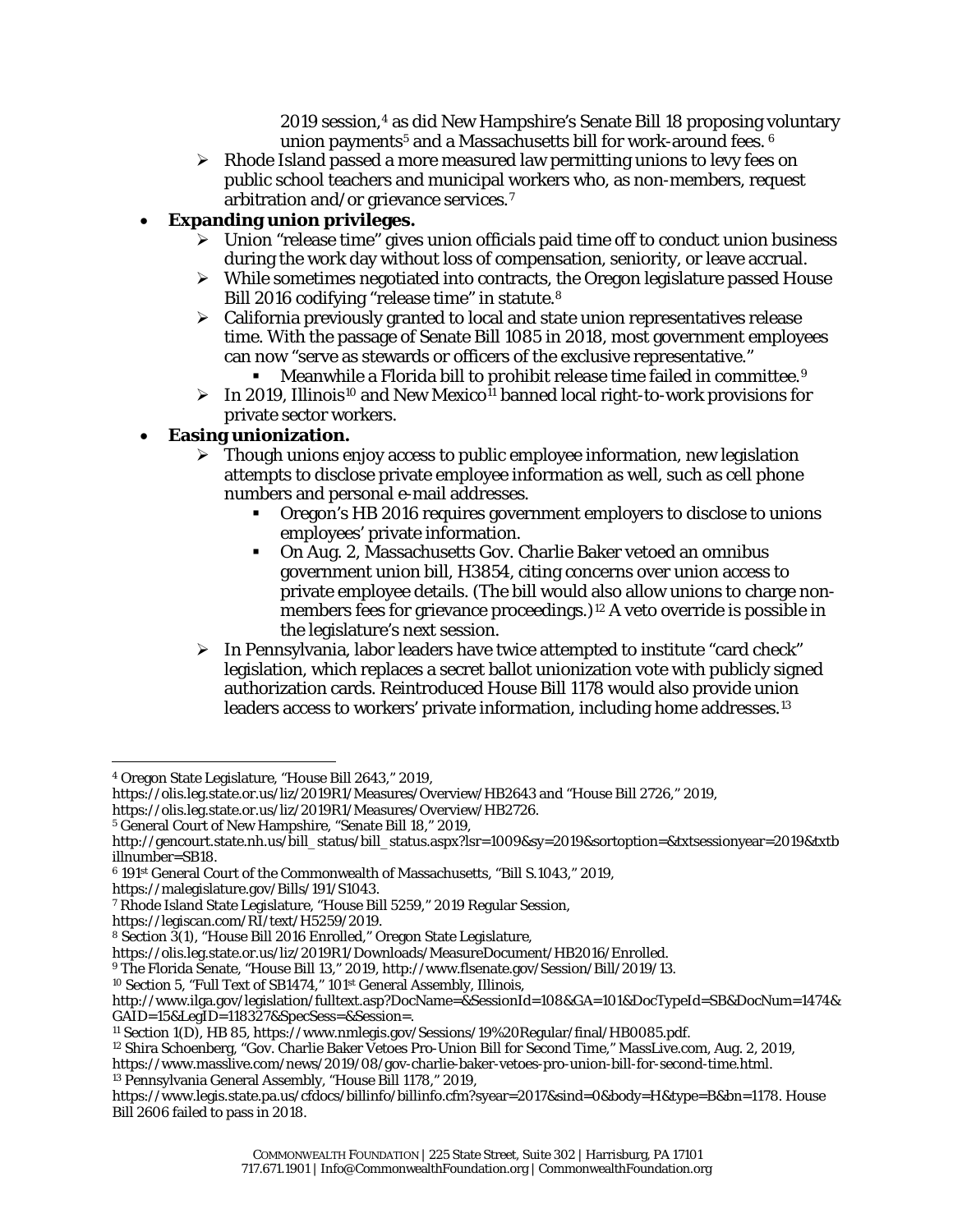## **Expanding collective bargaining**

Even in right-to-work states, efforts to expand collective bargaining—both to new classes of employees and the scope of what can be bargained—has made headway.

- Following the 2018 midterm elections creating a union-friendly Democratic trifecta, right-to-work Nevada passed Senate Bill 135 in June 2019, which allows about 20,000 state employees to collectively bargain for the first time.[14](#page-2-0)
- Delaware passed Senate Bill 8 of 2019 mandating compensation as a bargaining topic.<sup>[15](#page-2-1)</sup>
- In Maryland, lawmakers are attempting to expand collective bargaining to higher education employees,<sup>[16](#page-2-2)</sup> with similar expansion bills introduced in Arizona, California, Michigan, Minnesota, and Washington.<sup>[17](#page-2-3)</sup>
- There have even been ambitious, if so far unsuccessful, attempts to roll back right-towork laws in Arizona, Indiana, and Virginia—and successful prohibition on local governments institution private sector right-to-work in Illinois and New Mexico[.18](#page-2-4)

### **Right-to-work states slow to build upon** *Janus*

Compared to more union-friendly states, right-to-work states are less active in building upon the *Janus* ruling, but have focused on the following reforms.

- **Eliminating opt-out windows and establishing union elections.**
	- In May 2018, in anticipation of the *Janus* ruling, Oklahoma passed a law that allows union members to resign outside previous "opt-out" windows.[19](#page-2-5)
	- $\triangleright$  In Pennsylvania, pending legislation requires public employers to notify employees that nonmember fees aren't required.[20](#page-2-6)
	- $\triangleright$  A bill with a similar notification provision was vetoed in New Hampshire because it gave unions greater access to employees;<sup>[21](#page-2-7)</sup> Connecticut is considering notification legislation.[22](#page-2-8)
	- $\triangleright$  In March 2018, Florida passed a law requiring unions with fewer than 50% of eligible employees as members to apply for recertification.[23](#page-2-9) By 2019, two teachers' unions in Florida faced decertification as a result of the new law.

<span id="page-2-2"></span><span id="page-2-1"></span><sup>16</sup> Legiscan, "Maryland House Bill 1143" and "Maryland House Bill 766," 2019 Regular Session, https://legiscan.com/MD.

<span id="page-2-0"></span><sup>&</sup>lt;sup>14</sup> Nevada Legislative Assembly, "HB  $135$  – Enrolled,"  $80<sup>th</sup>$  (2019) Session,

https://www.leg.state.nv.us/App/NELIS/REL/80th2019/Bill/6159/Text; Wall Street Journal, "Nevada Embraces Public Unions," June 20, 2019, https://www.wsj.com/articles/nevada-embraces-public-unions-11561070430. <sup>15</sup> Delaware General Assembly, "Senate Bill 8," 2019, https://legis.delaware.gov/BillDetail?LegislationId=37098.

<span id="page-2-3"></span><sup>17</sup> Arizona Senate Bill 1433, California Assembly Bills 969 and 378, Michigan House Bill 4034, Minnesota SF 1244, Washington House Bills 2017 and 1452.

<span id="page-2-4"></span><sup>18</sup> Ballotpedia, "Legislation Related to Public-Sector Employee Unions, 2019," https://ballotpedia.org/Publicsector\_union\_policy\_in\_the\_United\_States,\_2018-present.

<span id="page-2-5"></span><sup>19</sup> Negotiation Between School Employees and Districts, Okla. Stat. tit. 70 §5-139,

http://www.oscn.net/applications/oscn/DeliverDocument.asp?CiteID=89888.

<span id="page-2-6"></span><sup>20</sup> Pennsylvania General Assembly, "House Bill 785," Regular Session 2019-2020,

https://www.legis.state.pa.us/cfdocs/billInfo/billInfo.cfm?sYear=2019&sInd=0&body=H&type=B&bn=0785.

<span id="page-2-7"></span><sup>&</sup>lt;sup>21</sup> Legiscan, "New Hampshire Senate Bill 148," 2019 Regular Session, https://legiscan.com/NH/bill/SB148/2019.

<span id="page-2-8"></span><sup>22</sup> Connecticut General Assembly, "Proposed H.B. No. 5637," Session Year 2019,

https://www.cga.ct.gov/asp/cgabillstatus/cgabillstatus.asp?selBillType=Bill&which\_year=2019&bill\_num=5637. <sup>23</sup> F.S. § 1012.2315(4)(c),

<span id="page-2-9"></span>http://www.leg.state.fl.us/statutes/index.cfm?App\_mode=Display\_Statute&Search\_String=&URL=1000- 1099/1012/Sections/1012.2315.html.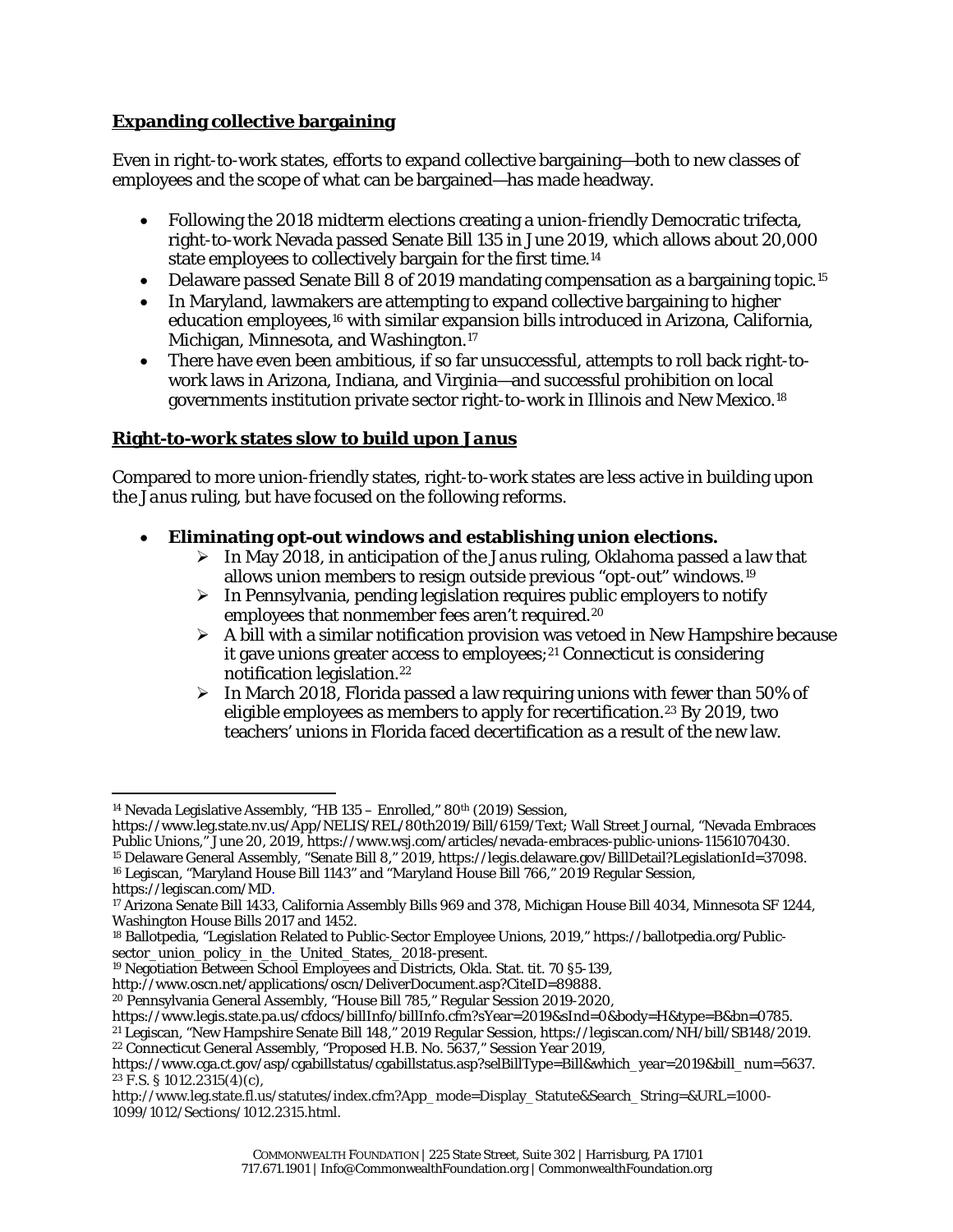$\triangleright$  May 2019, Indiana Senate Bill 390 passed, providing for public hearings and testimony prior to school district contract negotiations, and public access to tentative contract agreements.[24](#page-3-0)

### • **Missouri's comprehensive reforms.**

1

- $\triangleright$  Despite the loss of the state's right-to-work status, Missouri's 2018 public sector labor reforms included the most robust government union annual financial report requirement in the country,<sup>[25](#page-3-1)</sup> and new requirements for every union officer to annually report financial or legal interests in a public body associated with the officer's union.[26](#page-3-2)
- $\triangleright$  Binding arbitration and release time are prohibition.<sup>[27](#page-3-3)</sup>
- Contracts may not be extended indefinitely under so-called "evergreen" provisions: labor agreements must be negotiated every three years, and any change to a contract constitutes a new agreement. [28](#page-3-4)
- $\triangleright$  Unions must now have annual authorization from employees to make union dues and political contribution deductions, and its absence "shall not be made a condition of employment or continued employment." As such, employees may effectively resign when they wish and revoke payroll deductions without having to comply with a defined opt-out window.[29](#page-3-5)
- $\triangleright$  In August 2018, Missouri passed a law requiring all previously certified unions to undergo a recertification within 12 months and then conduct an election by phone or online every three years after.[30](#page-3-6)

| <b>Overview of Labor Laws since 2018</b>                                                                 |                                        |                                                       |  |  |
|----------------------------------------------------------------------------------------------------------|----------------------------------------|-------------------------------------------------------|--|--|
| Law                                                                                                      | <b>Enacted</b><br>2018-19              | <b>Introduced</b><br><b>Spring 2019</b>               |  |  |
| Unionizes new classes of employees                                                                       | Md., Nev.                              | Ariz., Calif., Md.,<br>Mich., Minn., Wash.            |  |  |
| Expands the subject of collective bargaining                                                             | Del.                                   |                                                       |  |  |
| Permits employees to represent themselves                                                                |                                        | Ill., Pa.                                             |  |  |
| Gives unions access to existing and new employees'<br>contact details and/or makes it easier to unionize | Conn., Md., N.J.,<br>Ore., R.I., Wash. | Conn., Ill., Maine,<br>Mass., Nev., N.H., Pa.,<br>Vt. |  |  |
| Restricts employers from deterring or discouraging<br>union membership                                   | Calif.                                 |                                                       |  |  |
| Institutes release time                                                                                  | Calif., Ore.                           | Calif., Fla.                                          |  |  |
| Bans release time                                                                                        | Mo.                                    |                                                       |  |  |
| Permits unions to refrain from representing non-<br>members                                              |                                        | Ill., Hawaii, Md.,<br>Mass., Ore.                     |  |  |

<span id="page-3-1"></span><span id="page-3-0"></span><sup>24</sup> Legiscan, Indiana Senate Bill 390, 2019 Regular Session, https://legiscan.com/IN/votes/SB0390/2019. <sup>25</sup> Mo. Rev. Stat. §105.533 (2018), https://law.justia.com/codes/missouri/2018/title-viii/chapter-105/section-105.533/.

<span id="page-3-2"></span><sup>26</sup> Mo. Rev. Stat. §105.535 (2018), https://law.justia.com/codes/missouri/2018/title-viii/chapter-105/section-105.535/.

<span id="page-3-3"></span><sup>27</sup> Mo. Rev. Stat. §105.585(4) (2018), https://law.justia.com/codes/missouri/2018/title-viii/chapter-105/section-105.585/.

<span id="page-3-4"></span><sup>28</sup> Mo. Rev. Stat. §§105.580(6) and §105.580(8) (2018), https://law.justia.com/codes/missouri/2018/titleviii/chapter-105/section-105.580/.

<span id="page-3-5"></span><sup>29</sup> Mo. Rev. Stat. §105.505 (2018), https://law.justia.com/codes/missouri/2018/title-viii/chapter-105/section-105.505/.

<span id="page-3-6"></span><sup>30</sup> Mo. Rev. Stat. § 105.575(12) (2018), https://law.justia.com/codes/missouri/2018/title-viii/chapter-105/section-105.575/.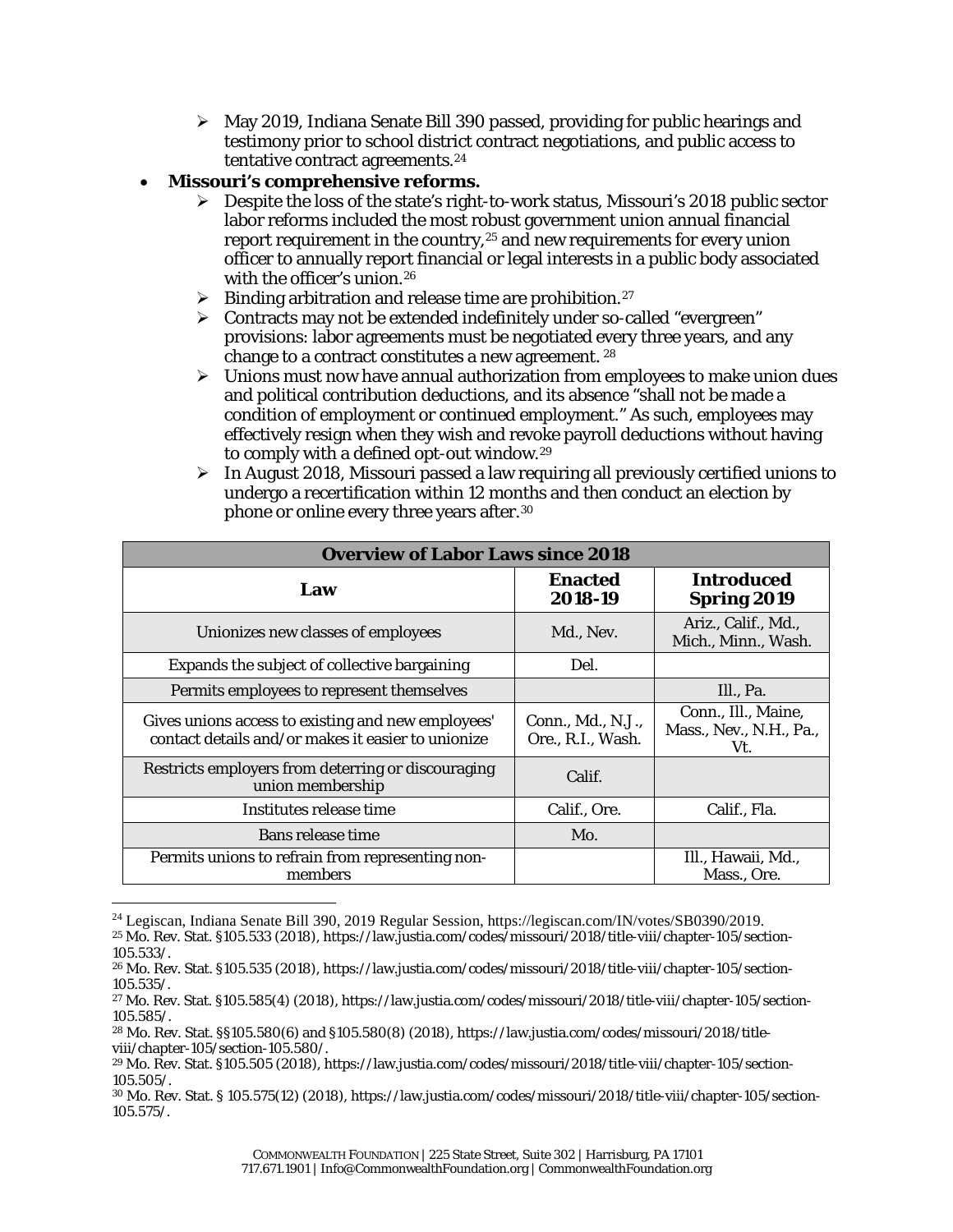| Repeal state's right-to-work law                                                                                                                                                              |                   | Ariz., Ind., Ky., Va.                                     |  |  |
|-----------------------------------------------------------------------------------------------------------------------------------------------------------------------------------------------|-------------------|-----------------------------------------------------------|--|--|
| Bans local government entities from instituting right-<br>to-work for private sector workers                                                                                                  | Ill., N.M.        |                                                           |  |  |
| Allows easier opt-outs                                                                                                                                                                        | Okla.             | Kan., Pa.                                                 |  |  |
| Institutes opt-out                                                                                                                                                                            | Hawaii            |                                                           |  |  |
| Requires payroll deduction of union dues when<br>requested                                                                                                                                    | Wash., Ore., R.I. | Vt.                                                       |  |  |
| Paycheck protection or limits on dues deduction                                                                                                                                               | Mo., Iowa         | Kan., N.J., Okla.                                         |  |  |
| Requires regular recertification of unions                                                                                                                                                    | Fla., Mo.         | Okla., Pa.                                                |  |  |
| Prevents lawsuits seeking repayment of fair share fees<br>paid prior to Janus                                                                                                                 | Calif., Wash.     |                                                           |  |  |
| Institutes fair share fee alternative                                                                                                                                                         | Ore., R.I.        | Hawaii, Mass., N.H.,<br>Ore.                              |  |  |
| Statute prohibiting employers from requiring union<br>membership or fees                                                                                                                      |                   | CO, Maine, Md.,<br>Minn., Mont., Mo.,<br>N.H., N.M., Ore. |  |  |
| Removes fair share fees from statute                                                                                                                                                          | Wash.             | Ill., Ore., Pa.                                           |  |  |
| Requires notifying workers of right to join or not join<br>a union                                                                                                                            |                   | Conn., N.H., Pa.                                          |  |  |
| Contract transparency measures                                                                                                                                                                | Ind., Mo.         | Pa.                                                       |  |  |
| Source: News reports, "Public-Sector Union Policy in the United States," 2018-Present, Ballotpedia,<br>https://ballotpedia.org/Public-sector_union_policy_in_the_United_States,_2018-present. |                   |                                                           |  |  |

#### **Federal changes favor** *Janus* **advocates**

May 2019, a U.S. Department of Health and Human Services ruling prohibited "dues skimming" from the paychecks of some 3 million home care workers across America[.31](#page-4-0) Before this ruling, home care workers—for example, parents caring full-time for disabled children—had union dues deducted from their Medicaid subsidies in certain states.

Separately, the National Labor Relations Board (NLRB) appears to be changing its operations. In April 2019, the NLRB's general counsel issued a memo informing the agency's field offices that non-union member private sector workers no longer have to provide evidence when they challenge their union's collective bargaining and other charges. The onus, rather, is on unions themselves to prove they are charging workers a defensible amount in agency fees.[32](#page-4-1)

#### **National patterns**

- Twenty-four states legally require government agencies to bargain collectively with labor unions. An additional 20 states permit collective bargaining.
- Twenty-seven states provide for binding arbitration, either mandatory or at unions' request.

<span id="page-4-0"></span> <sup>31</sup> Federal Register, "Medicaid Program, Reassignment of Medicaid Provider Claims," 84 FR 19718 (May 6, 2019): 19718-19728,

https://www.federalregister.gov/documents/2019/05/06/2019-09118/medicaid-program-reassignment-ofmedicaid-provider-claims.

<span id="page-4-1"></span><sup>32</sup> Robert Iafolla, "Challenges to Union Fees Made Easier by Top NLRB Lawyer," Bloomberg Law, May 3, 2019, https://news.bloomberglaw.com/daily-labor-report/nonmember-challenges-to-union-fees-made-easier-by-top-nlrblawyer.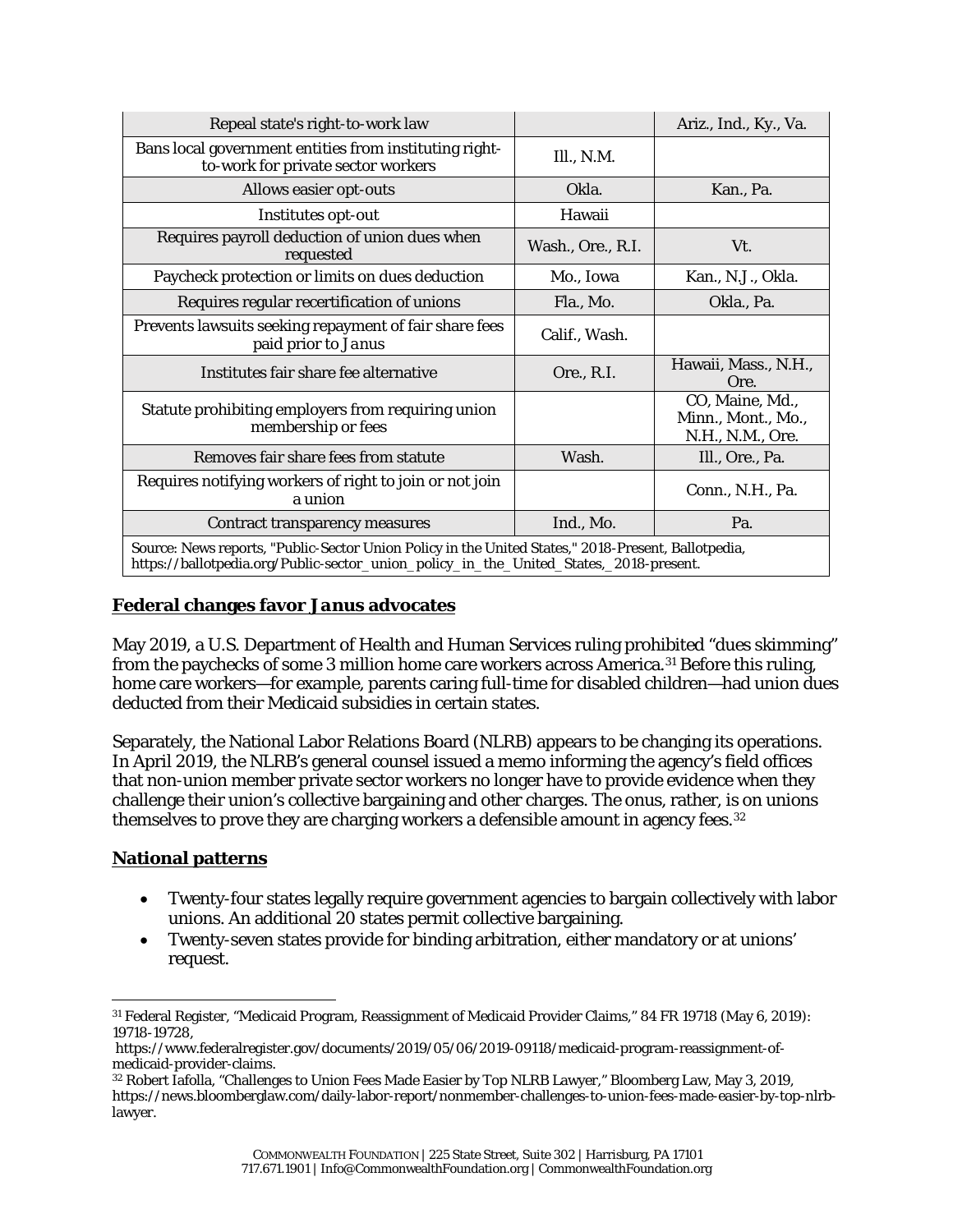- Two new states, Florida<sup>33</sup> and Missouri,<sup>[34](#page-5-1)</sup> join Iowa and Wisconsin, now require incumbent government unions to go through a recertification election or process. Most government unions nationwide were certified in the 1960s or 1970s when public sector collective bargaining arose and have never faced an election.[35](#page-5-2)
- Only two states allow multiple unions to negotiate compensation and work conditions for public sector workers. In Missouri, employers largely determine whether teachers and police officers—who are covered by case law rather than state collective bargaining statute—may have multiple union representatives.[36](#page-5-3) Tennessee awards unions that earn 15% or more of employees' votes proportional representation at the bargaining table.<sup>[37](#page-5-4)</sup> States overwhelmingly give a single union the designation of "exclusive bargaining representative" for all employees in a unit of similar workers.
- Ten states have some form of paycheck protection. Five states have a complete prohibition of the payroll deduction of union dues and political contributions: Wisconsin,<sup>[38](#page-5-5)</sup> Iowa,<sup>[39](#page-5-6)</sup> Michigan (for teachers and other public school employees),  $40$ Oklahoma (whose 2015 statute covers state employees), <sup>[41](#page-5-8)</sup> and Indiana (which banned dues deductions for state workers by executive order in 2005).<sup>[42](#page-5-9)</sup>
	- Alabama,<sup>43</sup> Idaho,<sup>[44](#page-5-11)</sup> Kansas, <sup>[45](#page-5-12)</sup> Tennessee, <sup>[46](#page-5-13)</sup> and Utah<sup>[47](#page-5-14)</sup> all prohibit unions from using taxpayer-funded government payroll systems to collect political contributions or funds to be used for political purposes. Additionally, Kentucky prohibits the automatic deduction of union dues and political contributions without authorization from members.<sup>[48](#page-5-15)</sup>

<span id="page-5-6"></span><sup>39</sup> Iowa Code § 20.26, [https://coolice.legis.iowa.gov/Cool-](https://coolice.legis.iowa.gov/Cool-ICE/default.asp?category=billinfo&service=IowaCode&ga=83&input=20.26)

<span id="page-5-9"></span>[http://in.gov/governorhistory/mitchdaniels/files/EO\\_05-14\\_Complaint\\_State\\_Employees.pdf.](http://in.gov/governorhistory/mitchdaniels/files/EO_05-14_Complaint_State_Employees.pdf)

<sup>44</sup> Idaho Code Ann. § 44-2004, [https://legislature.idaho.gov/idstat/Title44/T44CH20SECT44-2004.htm.](https://legislature.idaho.gov/idstat/Title44/T44CH20SECT44-2004.htm)

<span id="page-5-0"></span> <sup>33</sup> State Library and Archives of Florida, "Committee Substitute for House Bill No. 7055," 2018,

http://laws.flrules.org/2018/6, p. 89. The law amends F.S. §447.307(2) and (3).

<span id="page-5-2"></span><span id="page-5-1"></span><sup>34</sup> Mo. Rev. Stat. §105.575, http://revisor.mo.gov/main/OneSection.aspx?section=105.575&bid=34979&hl=. <sup>35</sup> For a detailed example of this, see the Hawaii Labor Relations Board's April 2016 list of certified government unions. All but one gained certification in the 1970s: [http://labor.hawaii.gov/hlrb/files/2013/05/2016-04-25-](http://labor.hawaii.gov/hlrb/files/2013/05/2016-04-25-EMPLOYEE_ORGANIZATIONS-Public-Sector.pdf)

[EMPLOYEE\\_ORGANIZATIONS-Public-Sector.pdf.](http://labor.hawaii.gov/hlrb/files/2013/05/2016-04-25-EMPLOYEE_ORGANIZATIONS-Public-Sector.pdf)

<span id="page-5-3"></span><sup>36</sup> I*ndependence-National Education Association v. Independence School District*, 223 S.W.3d 131 (2007) extended collective bargaining rights to public sector employees, effectively covering teachers and police. The 2012 cases *Coalition of Police v. Chesterfield*, 386 S.W.3d 755, and *American Federation of Teachers v. Ledbetter*, 387 S.W.3d 360, further established that government entities had a duty to bargain collectively. See also John Wright, "A Primer on Government Labor Relations in Missouri," *Show-Me Institute*, April 1, 2015,

[http://showmeinstitute.org/sites/default/files/201503%20A%20Primer%20on%20Government%20Labor%20Relati](http://showmeinstitute.org/sites/default/files/201503%25252520A%25252520Primer%25252520on%25252520Government%25252520Labor%25252520Relations%25252520in%25252520Missouri%25252520%25252520-%25252520Wright_0.pdf) [ons%20in%20Missouri%20%20-%20Wright\\_0.pdf.](http://showmeinstitute.org/sites/default/files/201503%25252520A%25252520Primer%25252520on%25252520Government%25252520Labor%25252520Relations%25252520in%25252520Missouri%25252520%25252520-%25252520Wright_0.pdf)

<span id="page-5-4"></span><sup>37</sup> Tenn. Code Ann. § 49-5-605, [https://www.lexisnexis.com/hottopics/tncode/.](https://www.lexisnexis.com/hottopics/tncode/)

<span id="page-5-5"></span><sup>38</sup> Wis. Stat. § 111.70(3g), http://docs.legis.wisconsin.gov/statutes/statutes/111/IV/70/3g, Wis. Stat. § 111.845, http://docs.legis.wisconsin.gov/statutes/statutes/111/V/845.

[ICE/default.asp?category=billinfo&service=IowaCode&ga=83&input=20.26;](https://coolice.legis.iowa.gov/Cool-ICE/default.asp?category=billinfo&service=IowaCode&ga=83&input=20.26) Iowa Code § 731.5,

[https://coolice.legis.iowa.gov/Cool-ICE/default.asp?category=billinfo&service=IowaCode&ga=83&input=731#731.5.](https://coolice.legis.iowa.gov/Cool-ICE/default.asp?category=billinfo&service=IowaCode&ga=83&input=731#731.5) <sup>40</sup> Mich. Comp. Laws § [423.210,](http://www.legislature.mi.gov/(S(xndskcwcjjwhqp3hc3wwgh1r))/mileg.aspx?page=GetObject&objectname=mcl-423-210)

<span id="page-5-7"></span>[http://www.legislature.mi.gov/\(S\(4oyc3ho3dgv5mcbcfs4yhh4n\)\)/mileg.aspx?page=GetObject&objectname=mcl-](http://www.legislature.mi.gov/(S(4oyc3ho3dgv5mcbcfs4yhh4n))/mileg.aspx?page=GetObject&objectname=mcl-423-210)[423-210.](http://www.legislature.mi.gov/(S(4oyc3ho3dgv5mcbcfs4yhh4n))/mileg.aspx?page=GetObject&objectname=mcl-423-210)

<span id="page-5-8"></span><sup>41</sup> Okla. Stat. tit. 62 § 34.70.1, [http://www.oscn.net/applications/OCISWeb/DeliverDocument.asp?CiteID=476351.](http://www.oscn.net/applications/OCISWeb/DeliverDocument.asp?CiteID=476351) <sup>42</sup> State of Indiana, Executive Order 05-14, January 11, 2005,

<span id="page-5-11"></span><span id="page-5-10"></span><sup>43</sup> Ala. Code 1975 § 17-17-5, [http://codes.findlaw.com/al/title-17-elections/al-code-sect-17-17-5.html.](http://codes.findlaw.com/al/title-17-elections/al-code-sect-17-17-5.html)

<span id="page-5-12"></span><sup>45</sup> Kan. Stat. Ann. § 44-808, [http://www.ksrevisor.org/statutes/chapters/ch44/044\\_008\\_0008.html;](http://www.ksrevisor.org/statutes/chapters/ch44/044_008_0008.html) Kan. Stat. Ann. § 75-4333, [http://www.ksrevisor.org/statutes/chapters/ch75/075\\_043\\_0033.html.](http://www.ksrevisor.org/statutes/chapters/ch75/075_043_0033.html)

<span id="page-5-13"></span><sup>46</sup> Tenn. Code Ann. § 49-5-608, [http://law.justia.com/codes/tennessee/2014/title-49/chapter-5/part-6/section-49-5-](http://law.justia.com/codes/tennessee/2014/title-49/chapter-5/part-6/section-49-5-608) [608.](http://law.justia.com/codes/tennessee/2014/title-49/chapter-5/part-6/section-49-5-608)

<span id="page-5-14"></span><sup>47</sup> Utah Code § 34-32-1.1.(2), [https://le.utah.gov/xcode/Title34/Chapter32/34-32-S1.1.html?v=C34-32-](https://le.utah.gov/xcode/Title34/Chapter32/34-32-S1.1.html?v=C34-32-S1.1_1800010118000101) [S1.1\\_1800010118000101.](https://le.utah.gov/xcode/Title34/Chapter32/34-32-S1.1.html?v=C34-32-S1.1_1800010118000101)

<span id="page-5-15"></span><sup>48</sup> KRS Chapter 336, http://www.lrc.ky.gov/statutes/chapter.aspx?id=38883; KRS Chapter 337 http://www.lrc.ky.gov/statutes/chapter.aspx?id=38890.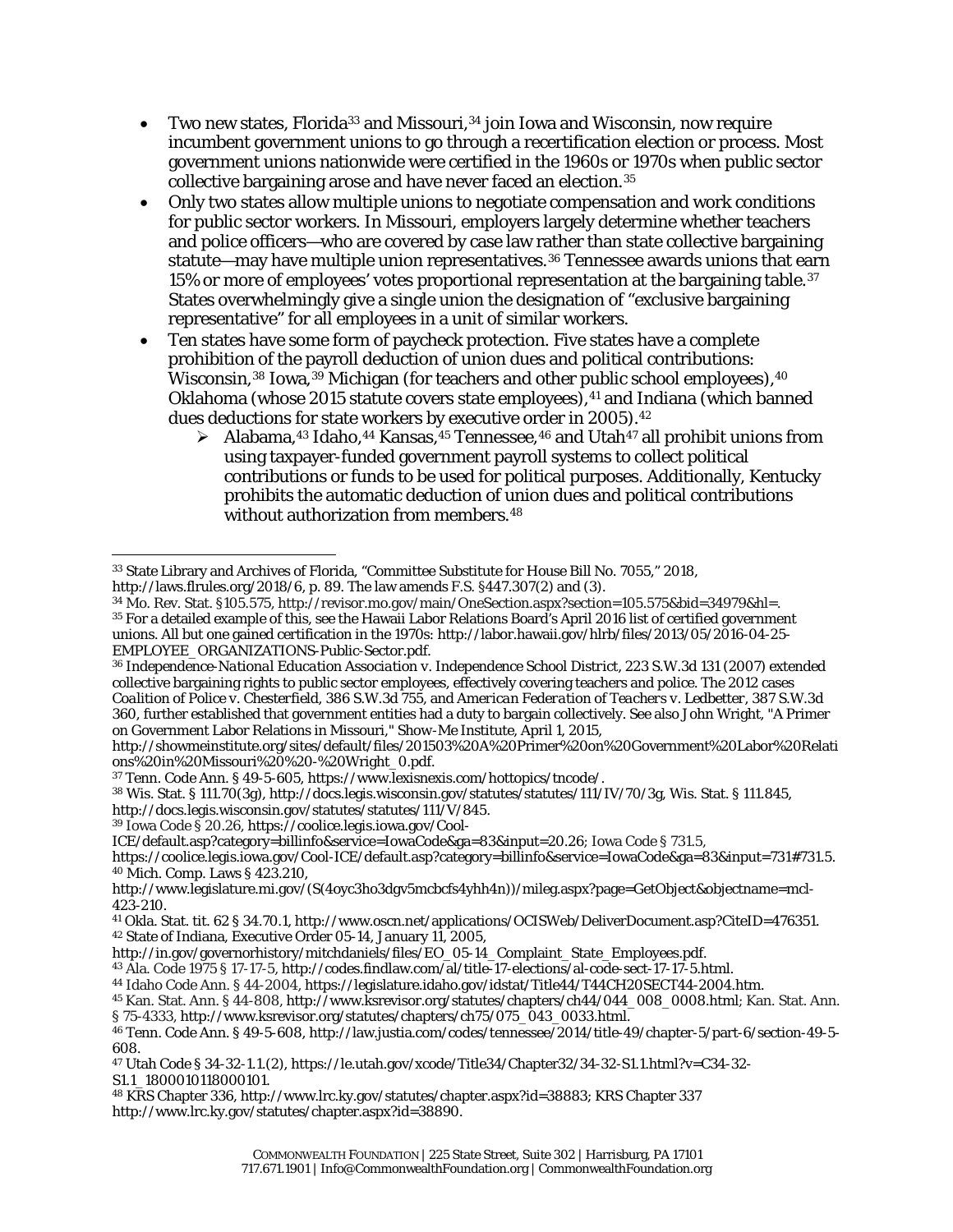• In 2018, Missouri, <sup>[49](#page-6-0)</sup> joined 12 others that require union contract negotiations to be open to the public. The others are Colorado (for public schools only),  $50$  Florida,  $51$  Georgia,  $52$ Kansas,<sup>[53](#page-6-4)</sup> Minnesota,<sup>[54](#page-6-5)</sup> Mississippi,<sup>[55](#page-6-6)</sup> Montana,<sup>[56](#page-6-7)</sup> Nebraska,<sup>[57](#page-6-8)</sup> Nevada,<sup>[58](#page-6-9)</sup> North Dakota,<sup>[59](#page-6-10)</sup> Tennessee,<sup>[60](#page-6-11)</sup> and Texas.<sup>[61](#page-6-12)</sup> In 2019, Indiana passed a bill requiring public hearings and testimony before school district negotiations and after tentative contracts are proposed.[62](#page-6-13)

### **Lawsuits**

Labor law reforms–whether full passage of right-to-work or piecemeal reform–encounter resistance from public officials and union leaders. For instance, right-to-work efforts in 2017 were blocked in New Hampshire, despite the governor's support and right-to-work opponents successfully enacted a two-year prohibition on the introduction of similar legislation.<sup>[63](#page-6-14)</sup>

Since *Janus v. AFSCME*, however, legal challenges have mainly come from workers and their allies, with dozens of lawsuits filed across the country. While the 23 non-right-to-work states are following the *Janus* ruling, fair share fee provisions remain largely untouched in state statute. The cases tend to either seek a refund of fees paid pre-*Janus* (and in some cases remove fair share fees from statute); overturn opt-out windows, which allow workers to resign union membership only during defined periods; or challenge exclusive representation.

• For example, Pennsylvania employees filed a class action lawsuit impacting 9,000 against their union SEIU Local 668 for not recognizing their resignations, which were lodged a year before the official 15-day opt-out window.<sup>[64](#page-6-15)</sup> The case resulted in SEIU 668

<span id="page-6-3"></span><sup>51</sup> Fla. Stat. § 447.605, [https://www.flsenate.gov/Laws/Statutes/2012/447.605;](https://www.flsenate.gov/Laws/Statutes/2012/447.605) Fla. Stat. § 286.011, [http://www.leg.state.fl.us/Statutes/index.cfm?App\\_mode=Display\\_Statute&Search\\_String=&URL=0200-](http://www.leg.state.fl.us/Statutes/index.cfm?App_mode=Display_Statute&Search_String=&URL=0200-0299/0286/Sections/0286.011.html) [0299/0286/Sections/0286.011.html.](http://www.leg.state.fl.us/Statutes/index.cfm?App_mode=Display_Statute&Search_String=&URL=0200-0299/0286/Sections/0286.011.html)

<sup>54</sup> Minn. Stat. § 13D.01, [https://www.revisor.mn.gov/statutes/?id=13D.01.](https://www.revisor.mn.gov/statutes/?id=13D.01)

<span id="page-6-9"></span><span id="page-6-8"></span>[084DCD7F4262%7D&impersonate=true&objectType=document&objectStoreName=PROD%20OBJECT%20STORE.](https://filenet.mt.gov/getContent?vsId=%2525257B79DADF40-5F6C-4432-A0F5-084DCD7F4262%2525257D&impersonate=true&objectType=document&objectStoreName=PROD%25252520OBJECT%25252520STORE)

<span id="page-6-10"></span><sup>57</sup> Neb. Rev. Stat. §§ 84-1408, 84-1410, http://nebraskalegislature.gov/laws/browse-chapters.php?chapter=84. <sup>58</sup> Nev. Rev. Stat. § 288.153, [https://www.leg.state.nv.us/nrs/NRS-288.html#NRS288Sec153.](https://www.leg.state.nv.us/nrs/NRS-288.html#NRS288Sec153)

<span id="page-6-2"></span><span id="page-6-1"></span><span id="page-6-0"></span> <sup>49</sup> Mo. Rev. Stat. §105.583, http://revisor.mo.gov/main/OneSection.aspx?section=105.583&bid=34981&hl=. <sup>50</sup> Colorado School Collective Bargaining Agreement Sunshine Act, C.R.S. 22-32-109.4 (2016) et seq., [http://www.lexisnexis.com/hottopics/Colorado/.](http://www.lexisnexis.com/hottopics/Colorado/)

<sup>52</sup> Ga. Code Ann. § 50-14-1,

<span id="page-6-4"></span>[http://law.ga.gov/sites/law.ga.gov/files/imported/vgn/images/portal/cit\\_1210/62/49/186393706OMA\\_M\\_2012\\_A](http://law.ga.gov/sites/law.ga.gov/files/imported/vgn/images/portal/cit_1210/62/49/186393706OMA_M_2012_Act_correctly_formatted.pdf) [ct\\_correctly\\_formatted.pdf.](http://law.ga.gov/sites/law.ga.gov/files/imported/vgn/images/portal/cit_1210/62/49/186393706OMA_M_2012_Act_correctly_formatted.pdf)

<span id="page-6-5"></span><sup>53</sup>Kan. Stat. Ann. §§ 75-4317—75-4320a,

<span id="page-6-6"></span>[http://kslegislature.org/li\\_2012/b2011\\_12/statute/075\\_000\\_0000\\_chapter/075\\_043\\_0000\\_article/.](http://kslegislature.org/li_2012/b2011_12/statute/075_000_0000_chapter/075_043_0000_article/)

<sup>55</sup> Miss. Code §§ 25-41-1—25-4-17,

<span id="page-6-7"></span>http://www.ethics.state.ms.us/ethics/ethics.nsf/PageSection/A\_meetings\_meetings\_law/\$FILE/Open%20Meetings %20Act\_3.29.16.htm?OpenElement.

<sup>56</sup> Open Meetings, Mont. Code Ann. § 2-3-203, http://leg.mt.gov/bills/mca/2/3/2-3-203.htm; *Great Falls Tribune v. Great Falls Public Schools*, 841 P.2d 502 (S.C. MT 1992), [https://filenet.mt.gov/getContent?vsId=%7B79DADF40-](https://filenet.mt.gov/getContent?vsId=%2525257B79DADF40-5F6C-4432-A0F5-084DCD7F4262%2525257D&impersonate=true&objectType=document&objectStoreName=PROD%25252520OBJECT%25252520STORE) [5F6C-4432-A0F5-](https://filenet.mt.gov/getContent?vsId=%2525257B79DADF40-5F6C-4432-A0F5-084DCD7F4262%2525257D&impersonate=true&objectType=document&objectStoreName=PROD%25252520OBJECT%25252520STORE)

<span id="page-6-11"></span><sup>59</sup> N.D. Cent. Code § 44-04-19, [http://www.legis.nd.gov/cencode/t44c04.pdf;](http://www.legis.nd.gov/cencode/t44c04.pdf) *Dickinson Ed. Ass'n v. Dickinson Public School Dist. No. 1*, 252 N.W.2d 205 (N.D. 1977).

<span id="page-6-13"></span><span id="page-6-12"></span><sup>60</sup> Tenn. Code Ann. § 8-44-201, [http://law.justia.com/codes/tennessee/2010/title-8/chapter-44/part-2/8-44-201.](http://law.justia.com/codes/tennessee/2010/title-8/chapter-44/part-2/8-44-201)

<sup>61</sup> Tex. Bus. & Com. Code § 174.108, [http://www.statutes.legis.state.tx.us/SOTWDocs/LG/htm/LG.174.htm.](http://www.statutes.legis.state.tx.us/SOTWDocs/LG/htm/LG.174.htm)

<sup>62</sup> Legiscan, Indiana Senate Bill 390, 2019 Regular Session, https://legiscan.com/IN/votes/SB0390/2019.

<span id="page-6-14"></span><sup>63</sup> Kathleen Ronayne, "'Right-to-work' bill killed in New Hampshire," *The Portland Press Herald*, February 16, 2017, http://www.pressherald.com/2017/02/16/right-to-work-bill-killed-in-new-hampshire/.

<span id="page-6-15"></span><sup>64</sup> The Fairness Center, "*James v. SEIU, Local 668*," https://www.fairnesscenter.org/cases/detail/james-v-seiu-668.